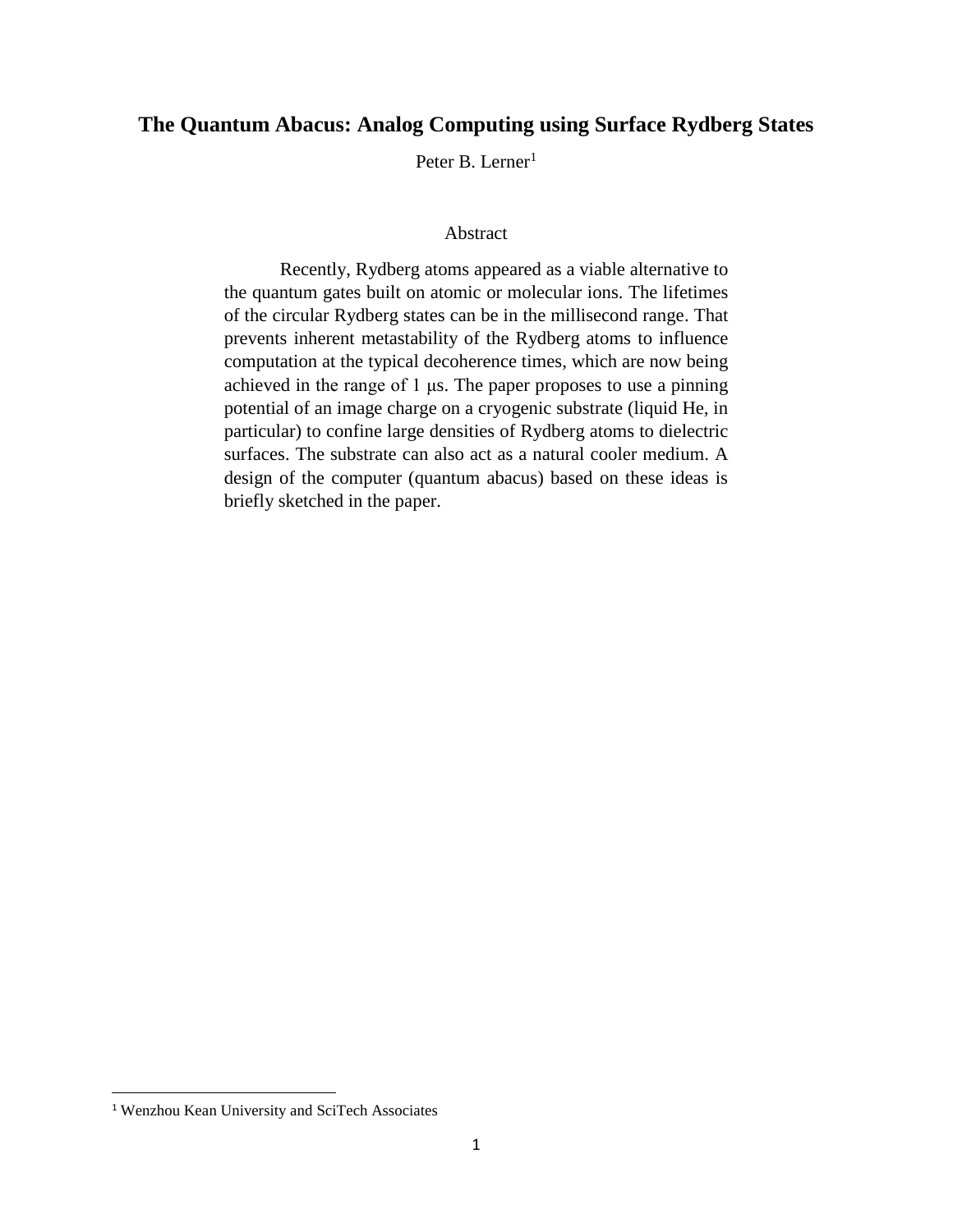Quantum computing presents a self-contradictory challenge to the designer. The gates have to be sufficiently isolated to avoid decoherence, yet significantly and controllably coupled to their environment to upload the inputs of a computer program and to download the output with a significant speed.

Current projects of the quantum computer involve several attempts at realization: trapped ions and atoms, including Rydberg states [1, 2]; arrays of Josephson junctions and N-vacancies in diamond-like materials.

Trapped ions and atoms were the first configuration to be practically implemented. [1] It is not surprising despite the exotic nature of the system because ions and atoms in a particle trap are the easiest to isolate from decohering in a random environment. However, the QC built on this elemental base suffers from a scalability problem. Because of a possible chaotic motion of particles in a trap, they have to be individually controlled, which effectively limits possible number of gates to several tens.

Recently, Rydberg atoms appeared as a viable alternative to the gates built on atomic or molecular ions. The lifetimes of circular Rydberg states can be in the millisecond range. [3] That prevents an inherent metastability of the Rydberg atoms to influence computation at decoherence times, which are now being achieved in the range around 1 μs. [4] The breakthrough in the use of Rydberg atoms in computation came in the form of the demonstration of the Coloumb blockade, which allows Rydberg atoms to be individually addressed. [5] Yet, their stochastic motion in a trap presents a significant liability for their use as elemental base for anything reminiscent of a practical computer. In particular, creating large and uniform densities of Rydberg atoms in a "free" space of particle trap is a problem of enormous experimental complexity. This is in part due to the fact that a resonance transfer of energy between Rydberg atoms can easily lead to the ionization because of extremely large ionization and de-excitation cross-sections [6].

Yet, the author, together with I. M Sokolov<sup>2</sup> in the late 1980s proposed to use a pinning potential of an image charge on a cryogenic substrate (liquid He, in particular) to confine Rydberg atoms to dielectric surfaces (P. B. Lerner, I. M. Sokolov, 1986, 1989, [7], [8]). The substrate can also serve as a natural cooler medium, through the phonon coupling to the liquid ripples. We show

 $\overline{\phantom{a}}$ 

 $2$  Currently, a chair in theoretical physics at Humboldt U., Berlin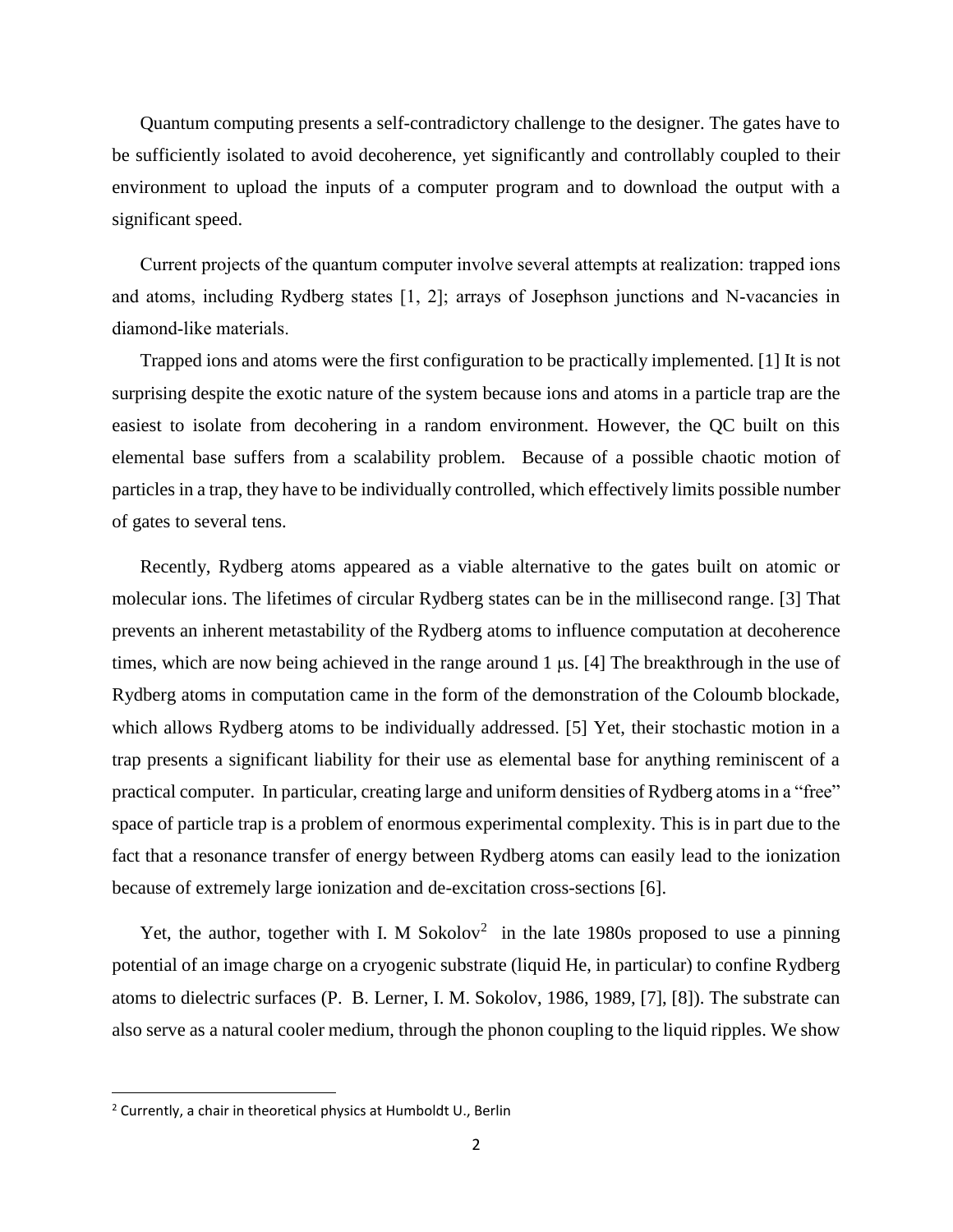a schematic drawing of the operational and control levels/bands in Fig. 1. Previously, electronic spectra of the isolated surface-state electrons on liquid  ${}^{3}$ He,  ${}^{4}$ He was studied by Konstantinov, Issiki et al. [9]. The scattering of the surface state electrons (pinned in the direction perpendicular to the surface, unlike the proposed scheme) on the self-excited ripples was studied in [10].

One of the experimental possibilities for creating such atoms, which has been proposed by the authors was to excite He atom into a Rydberg state directly from the helium substrate. This experimental possibility was realized by the DESY group (von Haeften, etc.) in 2001 [11] In particular, they clearly resolved inter-subband transitions, which are instrumental for the operation of the proposed quantum computer (see Fig. 1).

One of the problems of the Rydberg-atom based computing is a difficulty of miniaturization. The transitions for Rydberg atoms usually lie in the microwave to far-IR spectral range. Henceforth, the steering antennas for the device must necessarily be large compared to the basic components of the modern electronics. To reduce the size of the steering antennas, we propose to use spoof plasmons propagating in the THz range. (see, e.g. [12] and *op. cit.*)

A resulting device, the quantum abacus is shown in the Fig. 3. It represents a corrugated gold template covered with liquid He. The film of the liquid He covering the template distinguishes this proposal from the experiment by J. Naber et al. [13] Rydberg atoms are being pinned to the substrate by the modulated image forces—stronger in the shallower areas and weaker in the deeper areas of the plate (Fig. 1). Channels in the substrate were first used in the experiments by Sabouret et al. [14] Using surface state electrons being pinned to their atoms in highly excited Rydberg states distinguishes our scheme for the computer from the experiment by Ge Yang et al. [15]

As is shown in Fig. 1 when the atomic levels of the Rydberg atom are excited, the atom receives a recoil momentum from the substrate, which can be potentially exploited as moving an atom to the next "register." Steering waveguides can be positioned below the surface of the metal so the microwave or THz radiation in the waveguides couples to the plasmons at the interface of the corrugated gold plate and the Helium liquid (Fig. 3)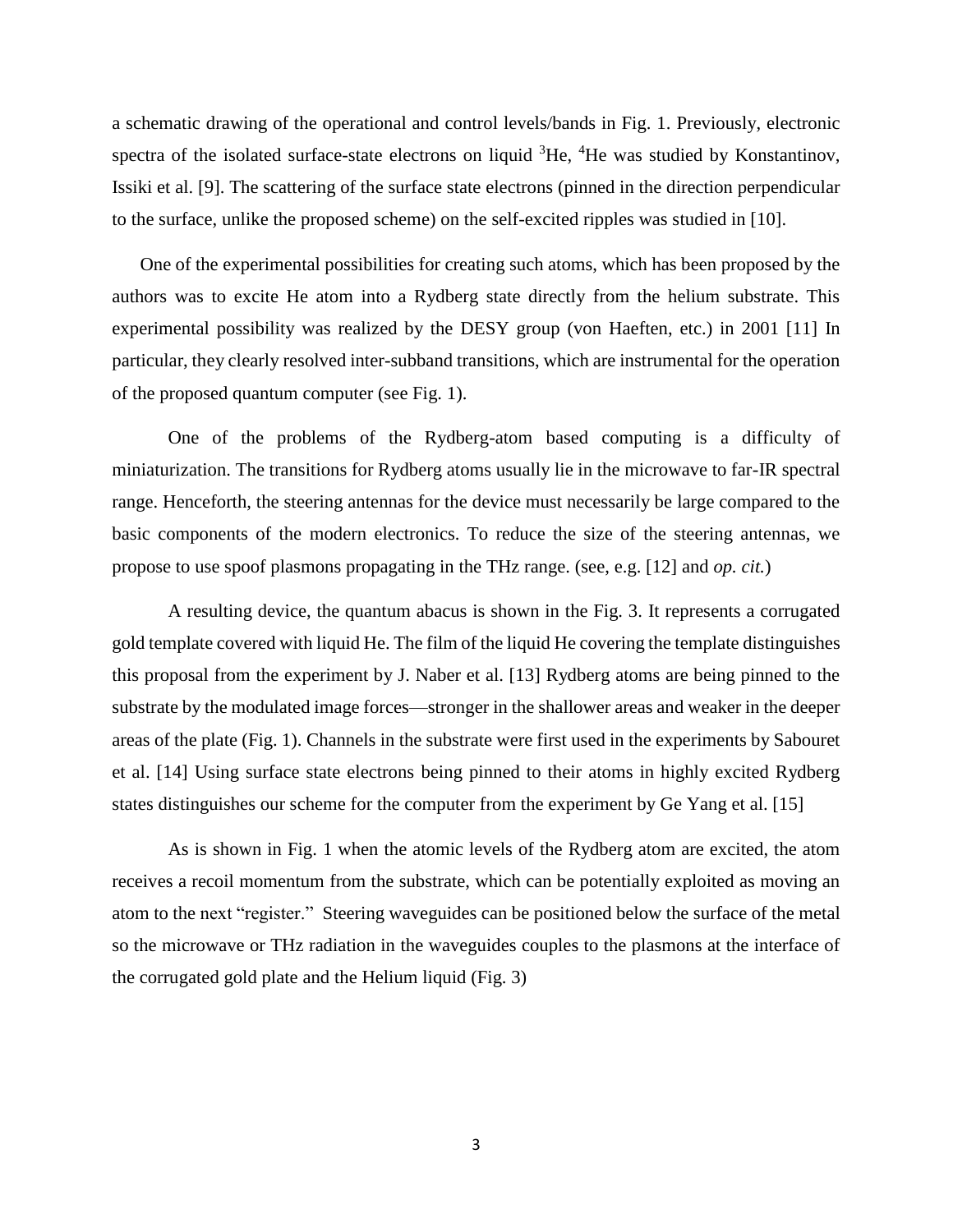## **Figure captions**

Fig.1 Schematic wavevector-energy diagram for the level mixing between plasmonpolaritons and the Rydberg atomic level.

Fig. 2. Pinning of the Rydberg atoms by the image potential—weaker on a deep helium liquid, stronger—in the close presence of the substrate.

Fig. 3. Schematic drawing of the quantum abacus. Rydberg atoms are pinned to the helium liquid, unless they are shifted through excitation (see Fig. 1). Spoof plasmons in the corrugated metallic substrate are excited by EM waves (red arrows) in the waveguides under the substrate.



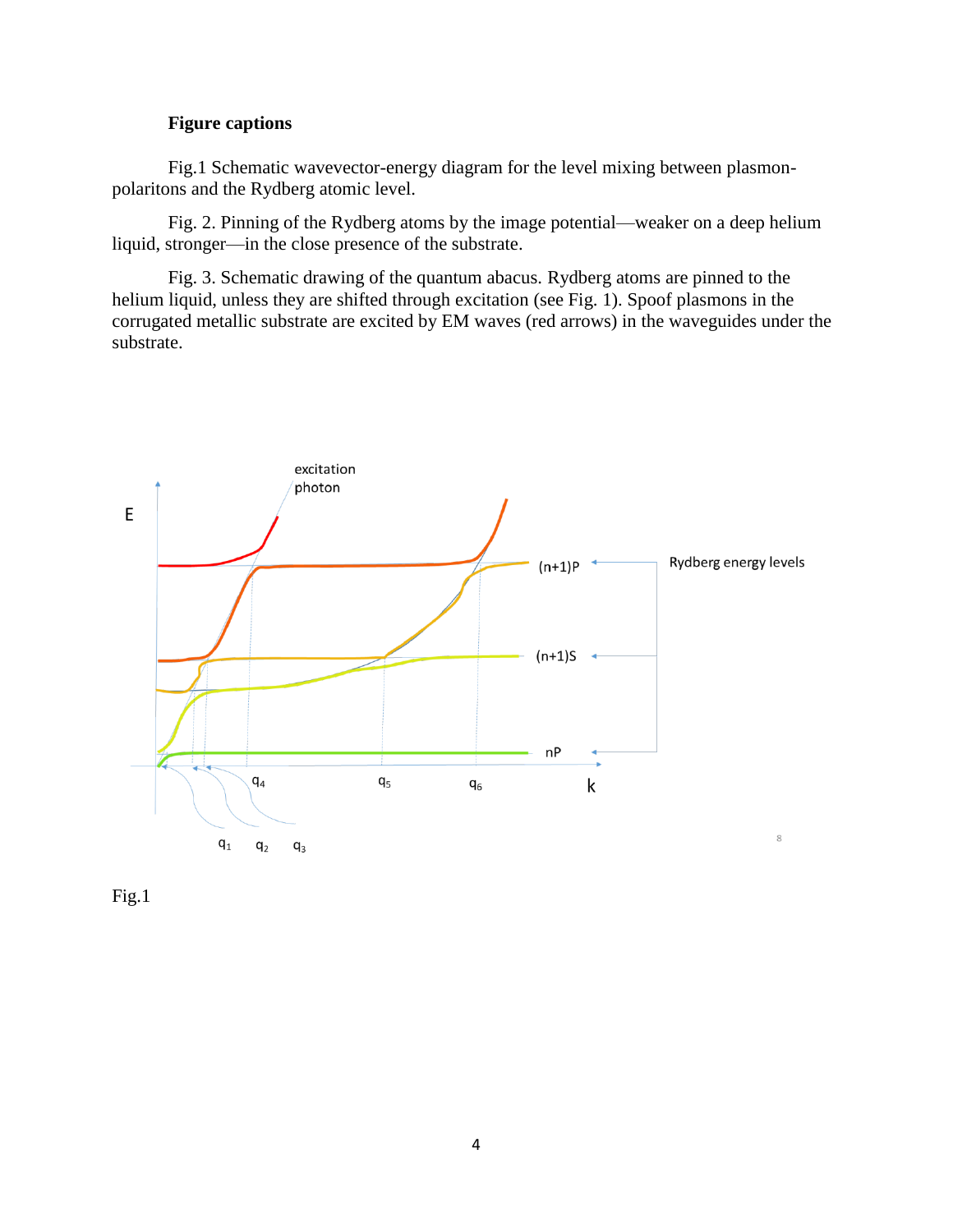